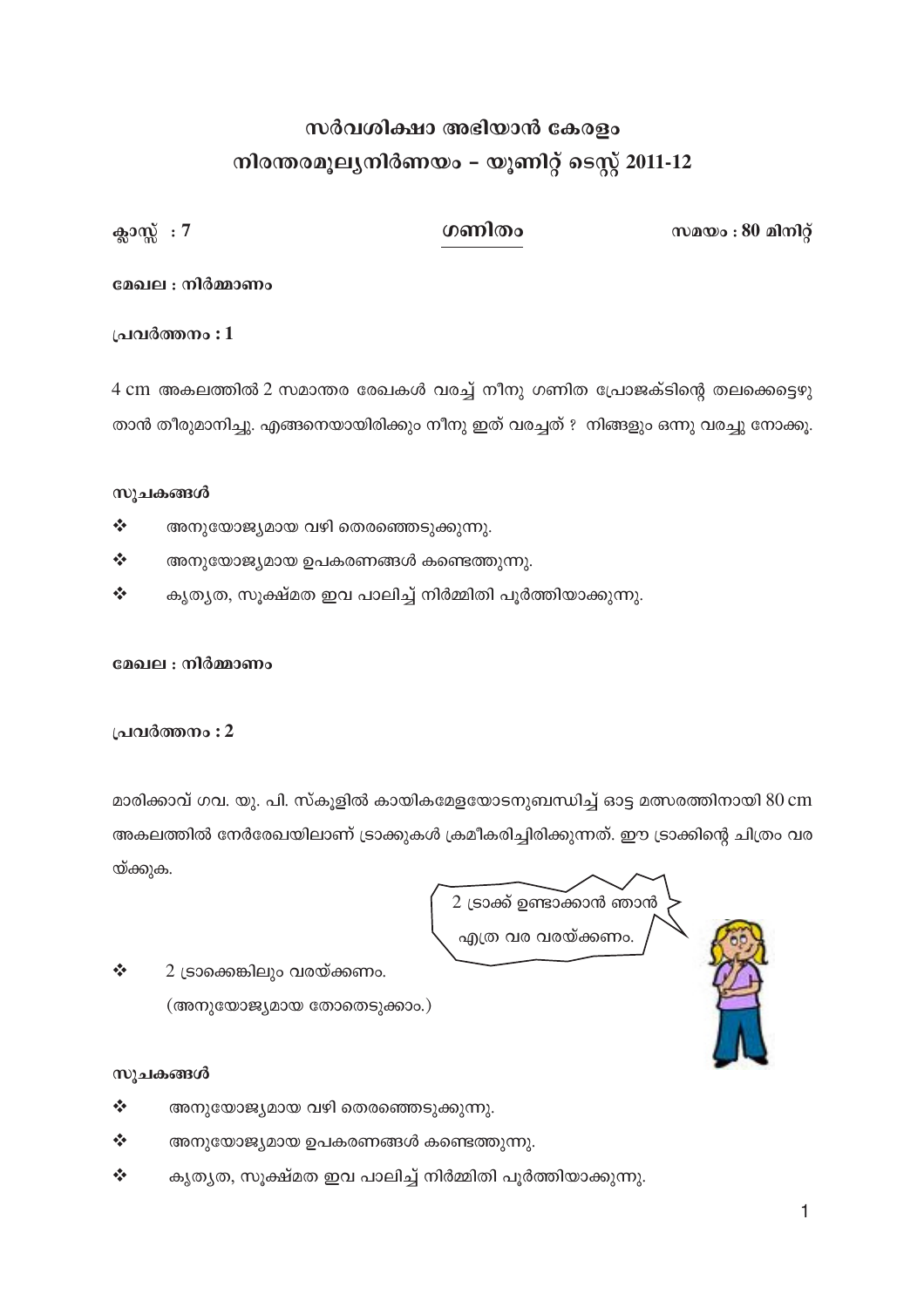#### ടീച്ചർക്കുള്ള നിർദ്ദേശം

അനുയോജ്യമായ തോതെടുത്ത് തുല്യ അകലത്തിനായി 3 സമാന്തര രേഖകളെങ്കിലും വരയ്ക്ക ണം.

#### മേഖല : നിർമ്മാണം

#### പ്രവർത്തനം 3

ജ്യാമിതീയ പാറ്റേൺ നിർമ്മാണത്തിലേർപ്പെട്ടിരുന്ന സാനു മീനിനെ വരച്ചത് 2 ജോഡി സമാ ന്തര രേഖകൾ ഉപയോഗിച്ച് താഴെ കാണിച്ചിരിക്കുന്ന വിധത്തിലാണ്.



ഈ പാറ്റേൺ നിങ്ങളും വരയ്ക്കൂ.

#### സൂചകങ്ങൾ

- $\frac{1}{2}$ അനുയോജ്യമായ വഴി തെരഞ്ഞെടുക്കുന്നു.
- $\frac{1}{2}$ അനുയോജ്യമായ ഉപകരണങ്ങൾ കണ്ടെത്തുന്നു.
- കൃത്യത, സൂക്ഷ്മത ഇവ പാലിച്ച് നിർമ്മിതി പൂർത്തിയാക്കുന്നു.  $\frac{1}{2}$

#### മേഖല : നിർമ്മാണം

#### പ്രവർത്തനം 4

ഭിത്തിയിൽ 2 നിരകളിലായി ഫോട്ടോ ഉറപ്പിക്കുന്നതിന് റഫീക്ക് 40 cm അകലത്തിൽ സമാന്ത രമായി റീപ്പറുകൾ ഉറപ്പിക്കാൻ തീരുമാനിച്ചു. ഇതിന്റെ രൂപരേഖ സൗകര്യപ്രദമായ തോതെ ടുത്ത് വരയ്ക്കൂ. തോത് എഴുതൂ.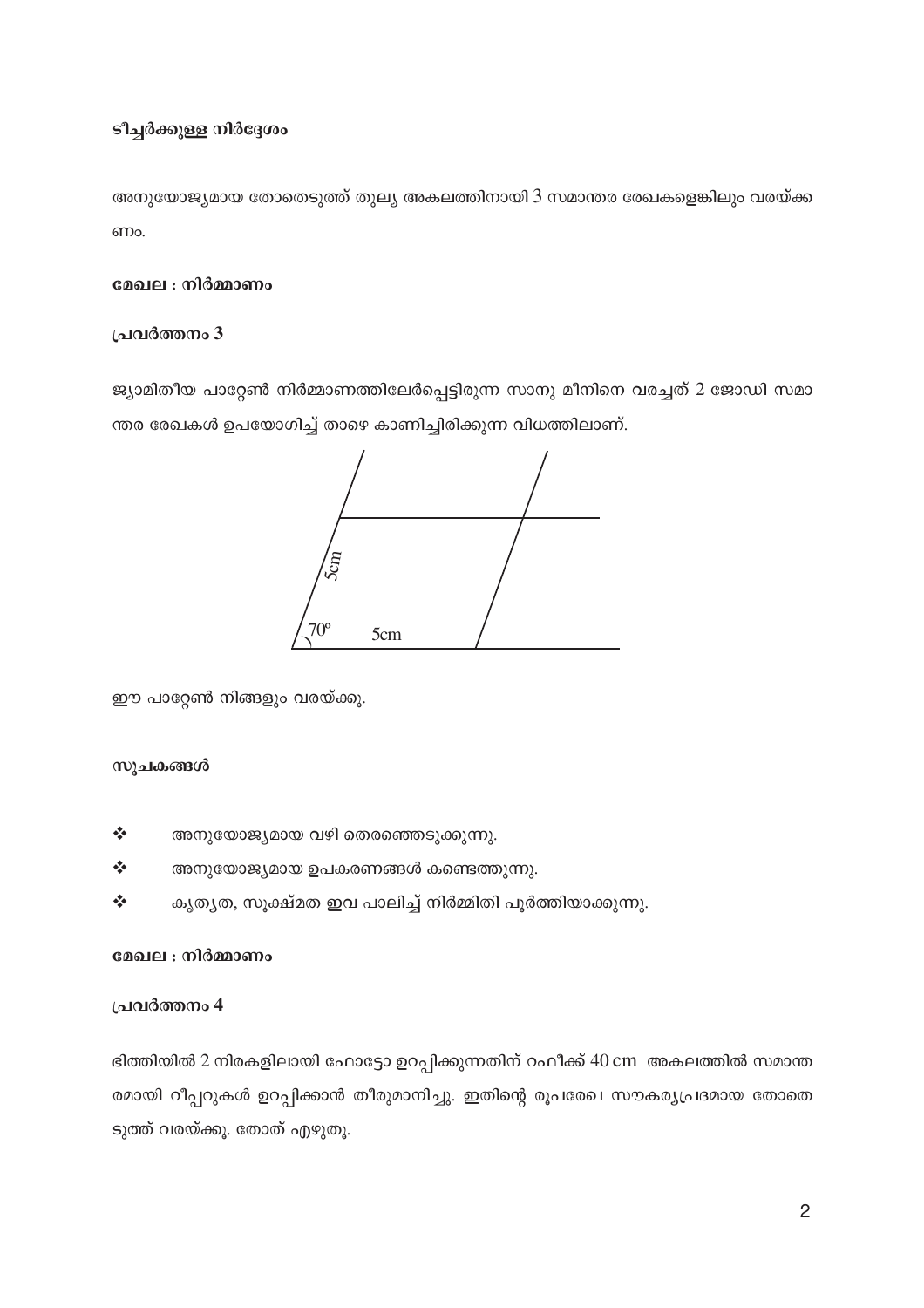- $\frac{1}{2}$ അനുയോജ്യമായ വഴി തെരഞ്ഞെടുക്കുന്നു.
- $\frac{1}{2}$ അനുയോജ്യമായ ഉപകരണങ്ങൾ കണ്ടെത്തുന്നു.
- $\frac{1}{2}$ കൃതൃത, സൂക്ഷ്മത ഇവ പാലിച്ച് നിർമ്മിതി പൂർത്തിയാക്കുന്നു.

#### മേഖല : നിർമ്മാണം

#### പ്രവർത്തനം 5

രഘു തന്റെ കൃഷിത്തോട്ടത്തിന്റെ നടുവിൽ സാമാന്തരികത്തിന്റെ ആകൃതിയിൽ ചുവന്ന ചീര നട്ട് മോടി പിടിപ്പിച്ചു. ചീരത്തോട്ടത്തിന്റെ അടുത്തടുത്ത വശങ്ങൾ 6മീ., 4 മീ, അവയ്ക്കിട യിലുള്ള കോൺ 60° യും ആയാൽ സൗകര്യപ്രദമായ തോതെടുത്ത് ഈ ചിത്രത്തിന്റെ പ്ലാൻ വര യ്ക്കു.

#### സൂചകങ്ങൾ

- $\frac{1}{2}$ അനുയോജ്യമായ വഴി തെരഞ്ഞെടുക്കുന്നു.
- $\frac{1}{2}$ അനുയോജ്യമായ ഉപകരണങ്ങൾ കണ്ടെത്തുന്നു.
- കൃതൃത, സൂക്ഷ്മത ഇവ പാലിച്ച് നിർമ്മിതി പൂർത്തിയാക്കുന്നു.  $\frac{1}{2}$

#### നിർദ്ദേശങ്ങൾ

തന്നിരിക്കുന്ന അളവുകളുടെ (വശങ്ങളുടെ) തോതെടുത്ത് സാമാന്തരികം വരയ്ക്കണം.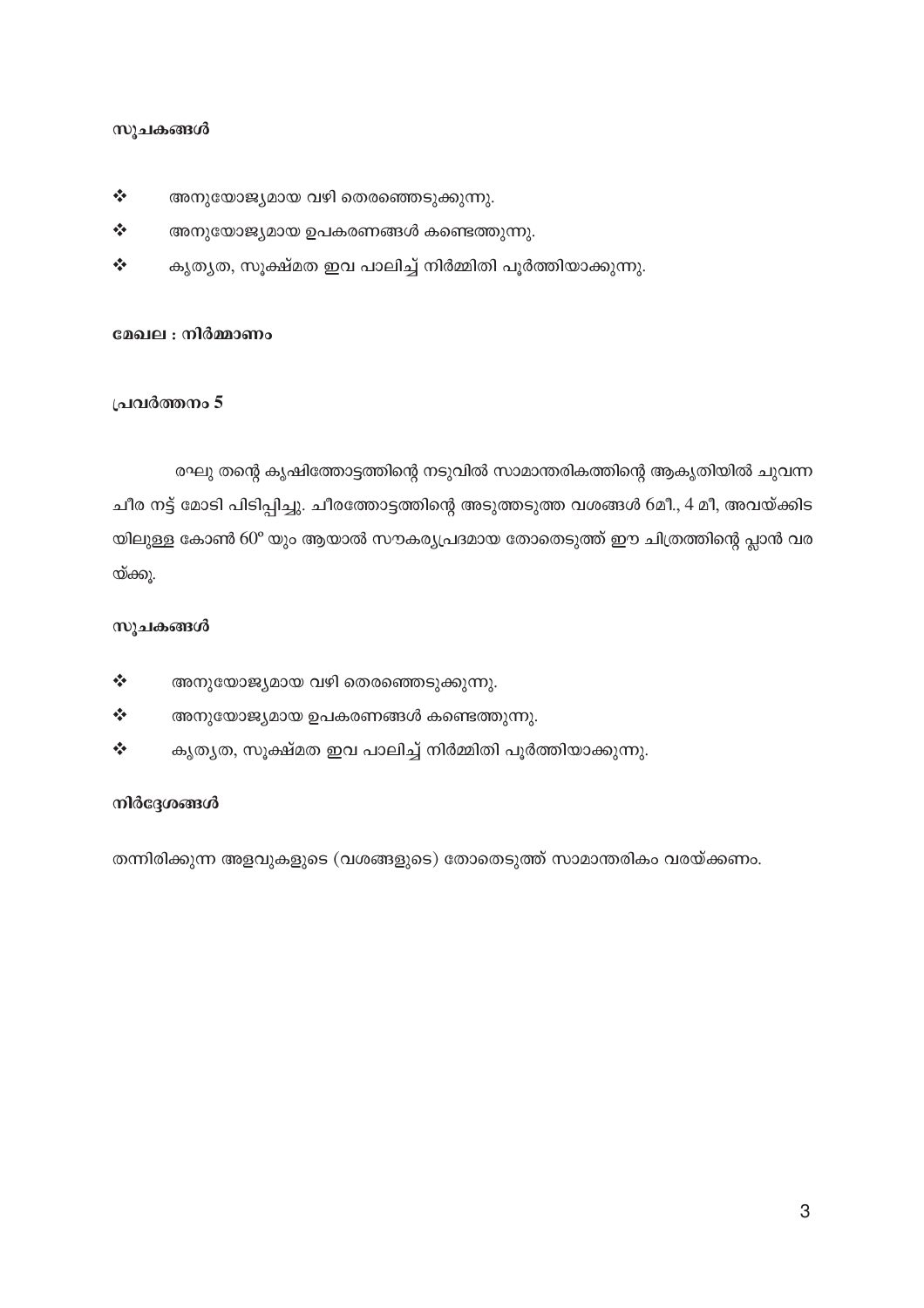#### മേഖല : പ്രശ്നാപഗ്രഥനം

#### പ്രവർത്തനം - 1

രാജുവിന്റെ വീടിനു സമീപമുള്ള ഇലക്ട്രിക് പോസ്റ്റ് വലിച്ചു കെട്ടിയിരിക്കുന്ന

സ്റ്റേകമ്പി ഭൂമിയുമായി ഉണ്ടാക്കുന്ന കോണുകളിലൊന്ന് 2-ാമത്തെ കോണിന്റെ 3 ഇരട്ടിയാണ്. എങ്കിൽ ഓരോ കോണിന്റേയും അളവുകൾ എത്രവീതമായിരിക്കും ?



#### സൂചകങ്ങൾ

- $\frac{1}{2}$ പ്രശ്നം നിർണ്ണയിക്കുന്നതിലെ കൃതൃത
- $\frac{1}{2}$ പ്രശ്ന നിർദ്ധാരണത്തിന് വഴി തെരഞ്ഞെടുത്തതിലെ അനുയോജ്യത
- $\frac{1}{2}$ നിഗമനം രൂപീകരിക്കൽ

#### മേഖല : പ്രശ്നാപഗ്രഥനം

#### പ്രവർത്തനം - 2

രാമുവും റഹിമും കൂട്ടുകൃഷിക്കാരാണ്. അവർ ലാഭം വീതം വച്ചത് 2:3 എന്ന അംശബന്ധത്തിലാണ്. റഹിമിന് 2500 രൂപയാണ് രാമുവിനേക്കാൾ കൂടുതൽ ലഭിച്ചതെങ്കിൽ അവരുടെ ആകെ ലാഭം എത്ര ? ഓരോരുത്തർക്കും എത്ര വീതം ലഭിച്ചു ?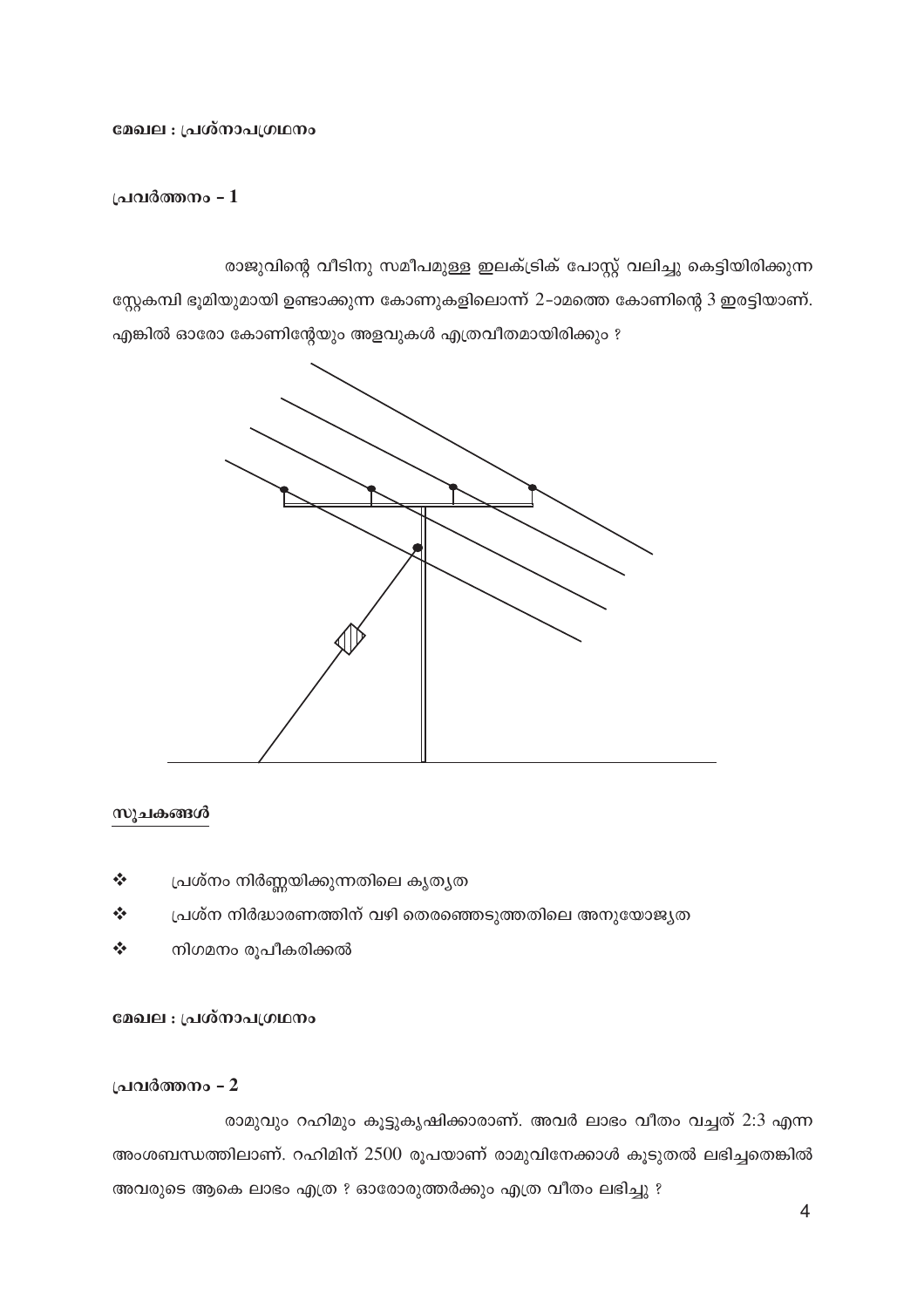- $\frac{1}{2}$ പ്രശ്നം നിർണ്ണയിക്കുന്നതിലെ കൃതൃത
- $\frac{1}{2}$ പ്രശ്ന നിർദ്ധാരണത്തിന് വഴി തെരഞ്ഞെടുത്തതിലെ അനുയോജ്യത
- $\frac{1}{2}$ നിഗമനം രൂപീകരിക്കൽ

#### അദ്ധ്യാപകർക്കുള്ള നിർദ്ദേശം

ലാഭത്തിന്റെ  $1/5$  ഭാഗമാണ്  $2500$  രൂപ

#### മേഖല : പ്രശ്നാപഗ്രഥനം

#### പ്രവർത്തനം - 3

 $10\%$  കൂട്ടു പലിശ കണക്കാക്കുന്ന ബാങ്കിൽ അപ്പു  $12000$  രൂപ നിക്ഷേപിച്ചു. 1വർഷം കഴിഞ്ഞപ്പോൾ ഉണ്ടായിരുന്ന തുകയോടു കൂടി പശുവിനെ വിറ്റു കിട്ടിയ 5000 രൂപ കൂടി നിക്ഷേപിച്ചു. 2 വർഷം പൂർത്തിയായപ്പോൾ നിക്ഷേപം പിൻവലിച്ചാൽ അപ്പുവിന് ലഭിച്ച തുകയെത്ര ?

#### സുചകങ്ങൾ

- $\frac{1}{2}$ പ്രശ്നം നിർണ്ണയിക്കുന്നതിലെ കൃതൃത
- $\frac{1}{2}$ പ്രശ്ന നിർദ്ധാരണത്തിന് വഴി തെരഞ്ഞെടുത്തതിലെ അനുയോജ്യത
- $\frac{1}{2}$ നിഗമനം രൂപീകരിക്കൽ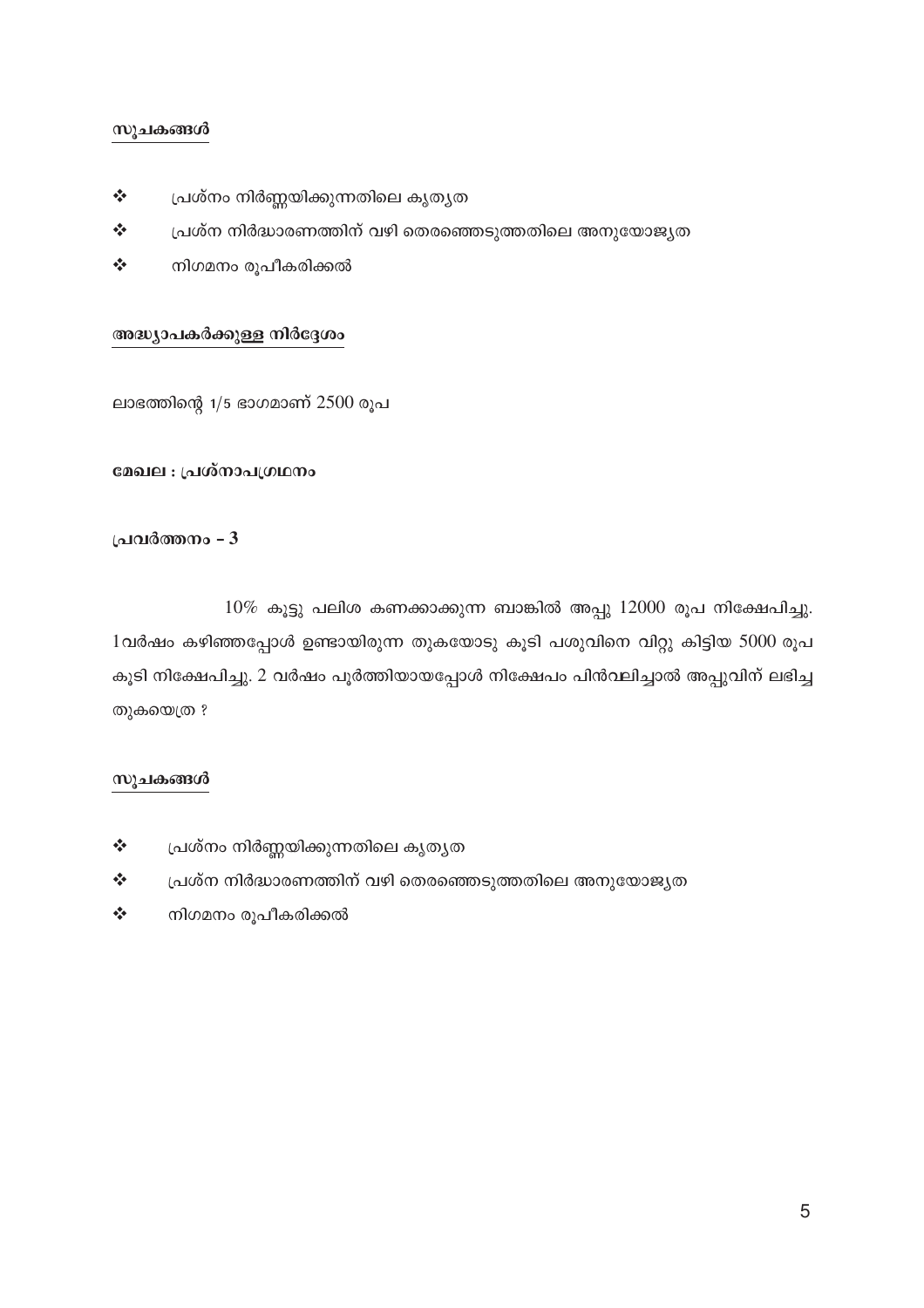





ചിത്രത്തിലെ മറ്റുകോണുകൾ കണ്ടെത്തി എഴുതുക.

#### സുചകങ്ങൾ

- $\frac{1}{2}$ പ്രശ്നം നിർണ്ണയിക്കുന്നതിലെ കൃതൃത
- $\frac{1}{2}$ പ്രശ്ന നിർദ്ധാരണത്തിന് വഴി തെരഞ്ഞെടുത്തതിലെ അനുയോജ്യത
- $\frac{1}{2}$ നിഗമനം രൂപീകരിക്കൽ

#### മേഖല : പ്രശ്നാപഗ്രഥനം

#### പ്രവർത്തനം - 5

ഗോപനും റോബിനും കച്ചവടത്തിൽ നിന്നും കിട്ടിയ ലാഭം തുല്യമായി പങ്കിട്ടെ

ടുത്തു. ഈ തുക ഗോപൻ  $10\%$  സാധാരണ പലിശ കണക്കാക്കുന്ന ബാങ്കിൽ നിക്ഷേപിച്ചു.  $2$ വർഷം കഴിഞ്ഞപ്പോൾ അയാൾക്ക് 2400 രൂപ പലിശ ലഭിച്ചു. എന്നാൽ റോബിൻ  $10\%$  കൂട്ടുപലിശ കണക്കാക്കുന്ന ബാങ്കിലാണ് തന്റെ വീതം നിക്ഷേപിച്ചത്. 2 വർഷം കഴിയുമ്പോൾ അയാൾക്ക് എത്ര രൂപ പലിശ ലഭിക്കും ?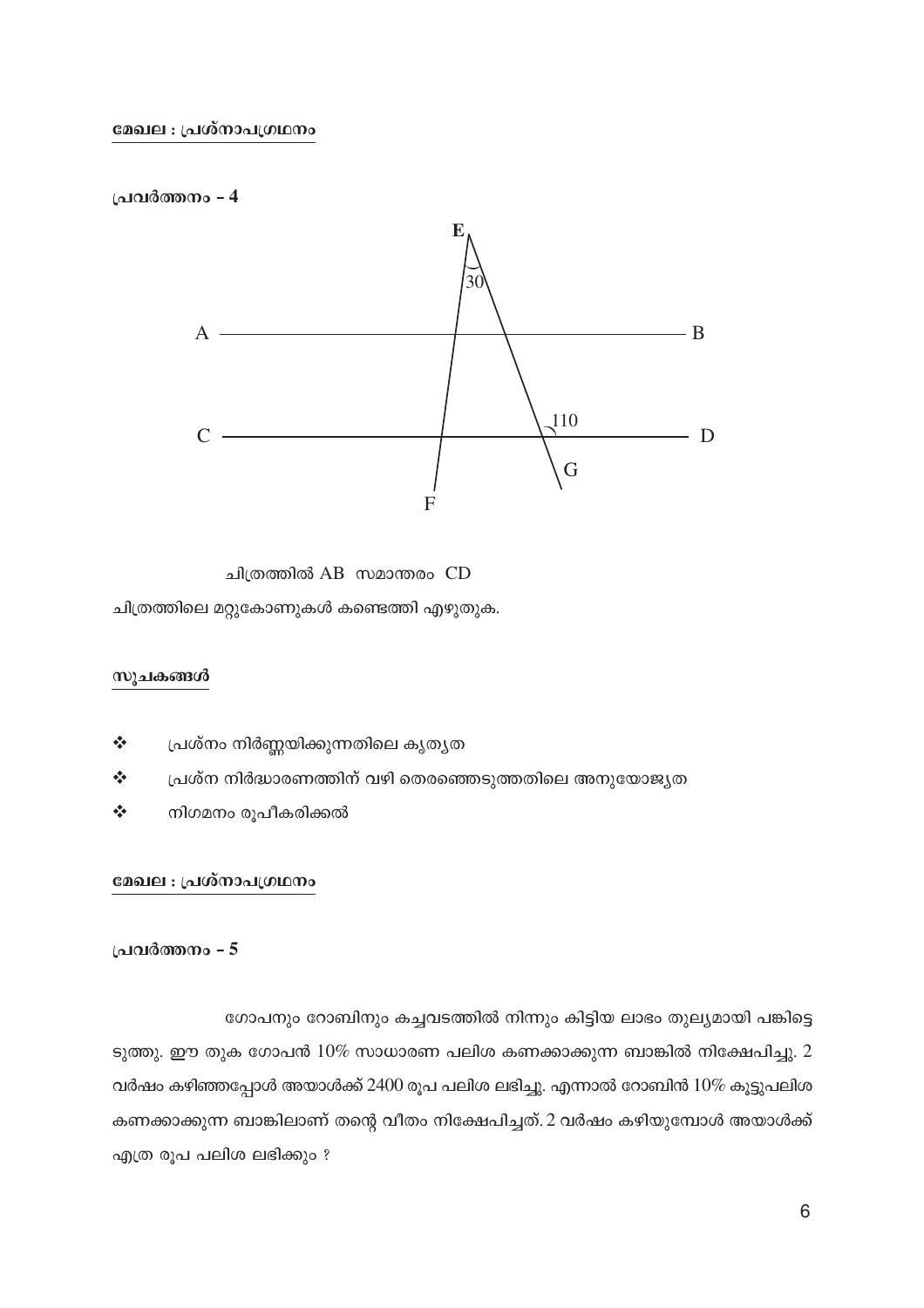#### സൂചകങ്ങൾ

- $\frac{1}{2}$ പ്രശ്നം നിർണ്ണയിക്കുന്നതിലെ കൃതൃത
- $\frac{1}{2}$ പ്രശ്ന നിർദ്ധാരണത്തിന് വഴി തെരഞ്ഞെടുത്തതിലെ അനുയോജ്യത
- $\frac{1}{2}$ നിഗമനം രൂപീകരിക്കൽ

#### അദ്ധ്യാപകർക്കുള്ള നിർദ്ദേശങ്ങൾ

 $I = PNR$  എന്ന സുത്രവാക്യം ഉപയോഗിച്ച് മുതൽ കണക്കാക്കിയ ശേഷം ആ തുക യ്ക്കുള്ള 2 വർഷത്തെ കൂട്ടു പലിശ കണക്കാക്കാം.

#### **OR**

രണ്ടു വർഷത്തേക്കു ലഭിക്കുന്ന സാധാരണ പലിശ 2400 രൂപ. അതുകൊണ്ട് ഒരു വർഷത്തെ പലിശയായ  $1200$  രൂപയുടെ  $10\%$  ആയ  $120$  രൂപയാണ് പലിശയിനത്തിൽ റോബിന് കൂടുതൽ ലഭിക്കുന്നത്.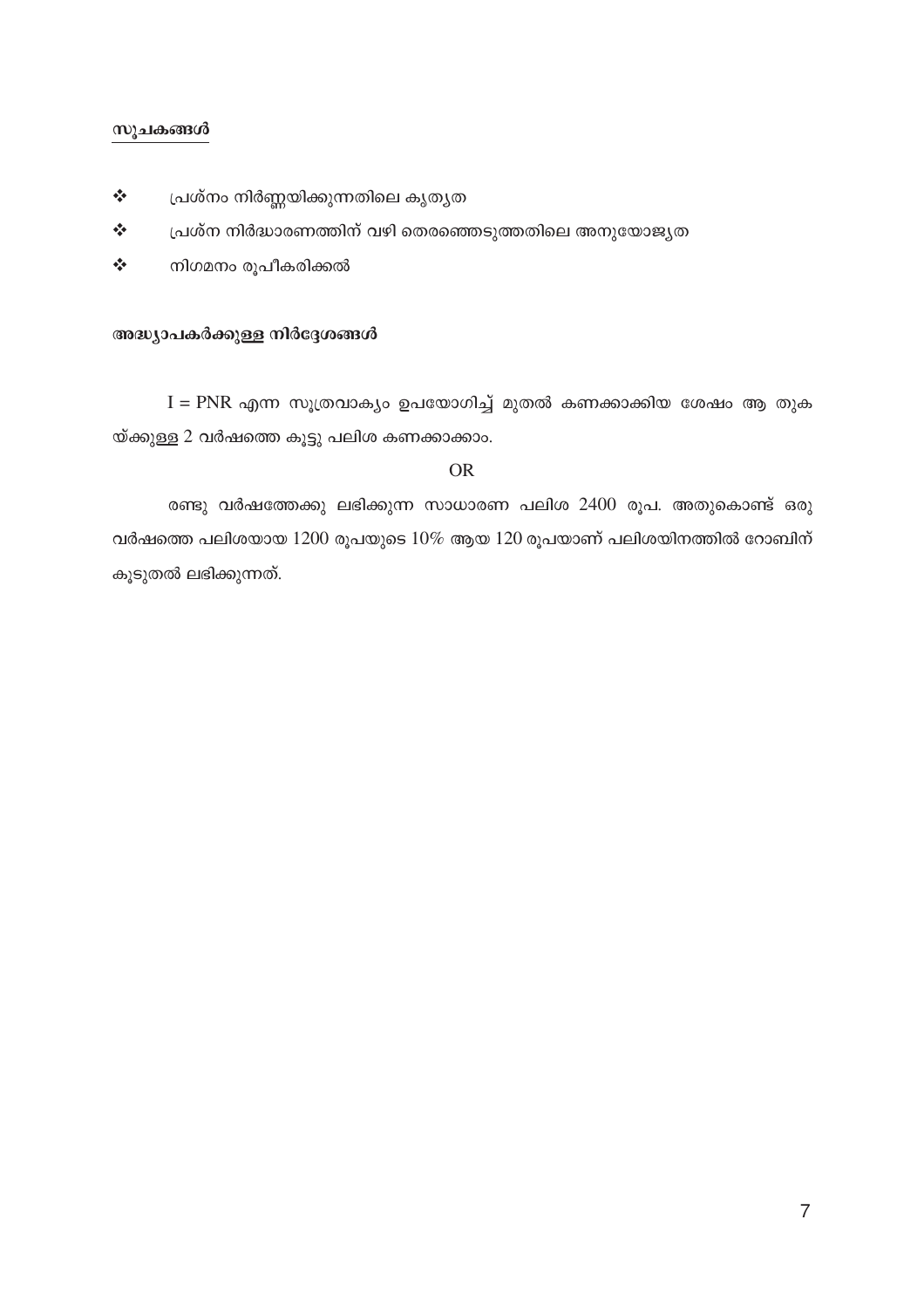### മേഖല : സംഖ്യാബോധവും ക്രിയാശേഷിയും

#### പ്രവർത്തനം $:1$

എഞ്ചിനീയറുടെ നിർദ്ദേശപ്രകാരം ഒരു നിശ്ചിത അംശബന്ധത്തിലാണ് സാനു

സിമന്റും മണലും ചേർത്ത് വീടിന്റെ ഭിത്തി നിർമ്മിച്ചത്. വിവിധ ദിവസങ്ങളിൽ മിശ്രിതം തയ്യാ റാക്കാൻ ഉപയോഗിച്ച സിമന്റിന്റേയും മണലിന്റേയും അളവുകൾ താഴെ പട്ടികപ്പെടുത്തിയിരി ക്കുന്നു.

| ദിവസം  | സിമന്റ്<br>(ചട്ടി) | മണൽ<br>(25) |
|--------|--------------------|-------------|
| തിങ്കൾ | 10                 | 60          |
| ചൊവ്വ  |                    | 90          |
| ബുധൻ   | 12                 |             |
| വ്യാഴം |                    | 132         |

വിട്ടുപോയവ ചേർത്തെഴുതുക

#### സൂചകങ്ങൾ

- $\frac{1}{2}$ താരതമൃം ചെയ്യുന്നു.
- $\ddot{\phi}$ പരസ്പര ബന്ധം കണ്ടെത്തുന്നു.
- $\frac{1}{2}$ ക്രിയകളുടെ ഉത്തരം കണ്ടെത്തുന്നു.

#### മേഖല : സംഖ്യാബോധവും ക്രിയാശേഷിയും

പ്രവർത്തനം : 2 ചിത്രത്തിലെ മറ്റു കോണുകൾ കണ്ടെത്തൂ. 45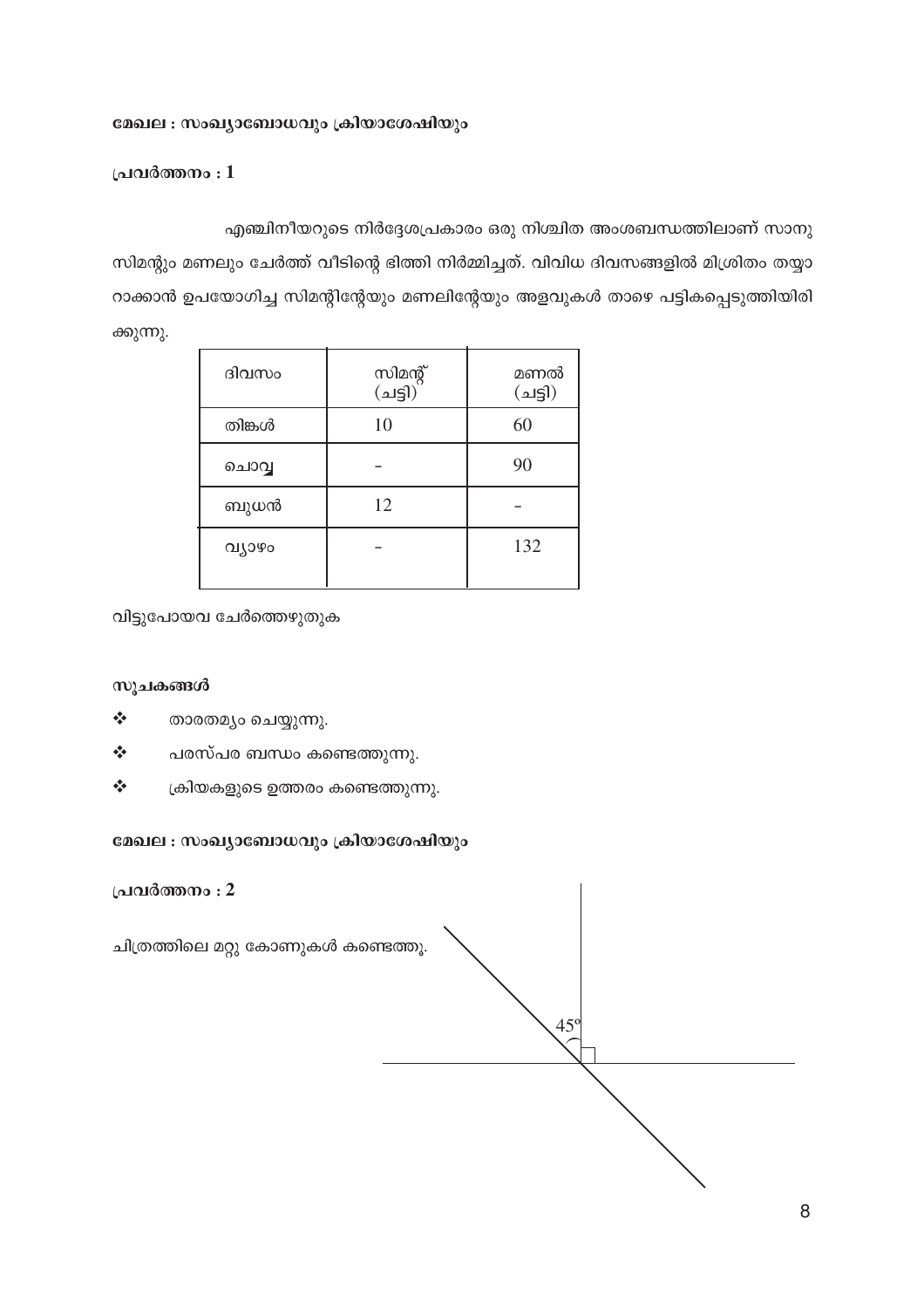- 1. താരതമ്യം ചെയ്യുന്നു.
- $\overline{2}$ . പരസ്പര ബന്ധം കണ്ടെത്തുന്നു.
- $3.$ വ്യാഖ്യാനിച്ച് കണ്ടെത്തലുകളിലെത്തി ചേരുന്നു.

### മേഖല : സംഖ്യാബോധവും ക്രിയാശേഷിയും

#### പ്രവർത്തനം : 3

അജിത്ത് വാഹനം വാങ്ങുന്നതിനായി ലോൺ എടുക്കുന്നതിനു വേണ്ടി വിവിധ പണമിടപാടു സ്ഥാപനങ്ങളിൽ അന്വേഷിച്ചപ്പോൾ കിട്ടിയ വിവരങ്ങളാണ് താഴെ കൊടുത്തിരി ക്കുന്നത്.



- $\frac{1}{2}$ ഏത് സ്ഥാപനത്തിൽ നിന്ന് ലോൺ എടുക്കുന്നതാണ് കൂടുതൽ മെച്ചം ?
- ഏറ്റവും കൂടുതൽ പലിശ നിരക്ക് ഏത് സ്ഥാപനത്തിലാണ് ?  $\frac{1}{2}$

#### സുചകങ്ങൾ

- $\frac{1}{2}$ ക്രിയയുടെ ഉത്തരം കണ്ടെത്തുന്നു.
- $\frac{1}{2}$ താരതമ്യം ചെയ്യുന്നു.
- $\frac{1}{2}$ പരസ്പര ബന്ധം കണ്ടെത്തുന്നു.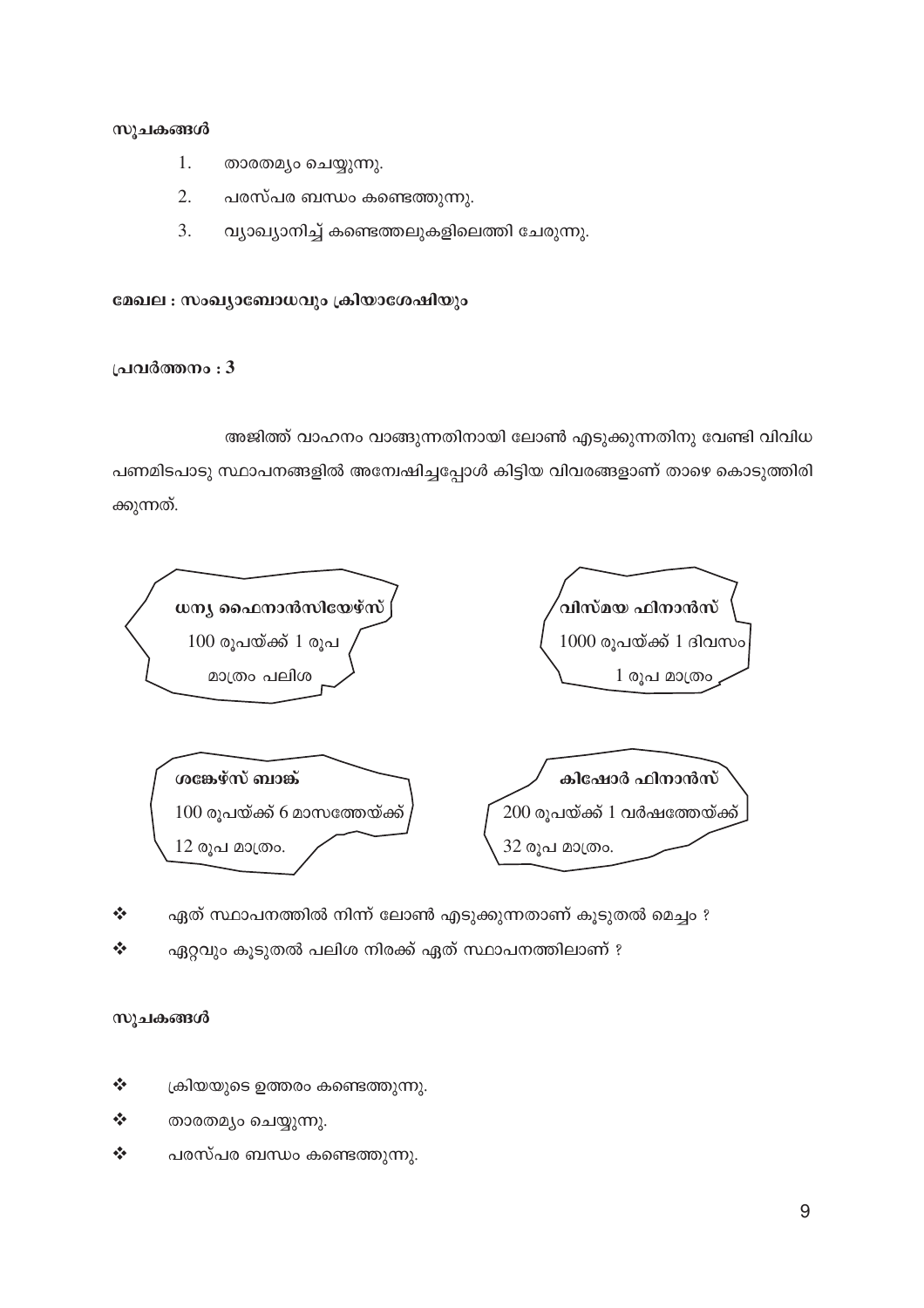#### മേഖല : സംഖ്യാബോധവും ക്രിയാശേഷിയും

#### പ്രവർത്തനം : 4

ഗണിതവൽക്കരണത്തിന്റെ ഭാഗമായി നാല് വ്യത്യസ്ത ത്രികോണങ്ങൾ ഉപയോ ഗിച്ച് സംഗീത ഒരു ഗണിത പാറ്റേൺ ഉണ്ടാക്കാൻ തീരുമാനിച്ചു. ഈ ത്രികോണങ്ങളെല്ലാം  $30^{\circ}$ ,  $60^{\circ}, 90^{\circ}$  കോണളവുള്ളവയാണ്. ഈ ത്രികോണങ്ങളുടെ വശങ്ങളുടെ ചില അളവുകൾ താഴെ തന്നിരിക്കുന്നു. വിട്ടുപോയ അളവുകൾ കണ്ടെത്തു.

| ചെറിയ വശം<br>(cm) | വലിയ വശം<br>(cm) |
|-------------------|------------------|
| 5                 | 10               |
|                   | 6                |
|                   |                  |
| 4.2               |                  |

സൂചകങ്ങൾ

- $\frac{1}{2}$ താരതമ്യം ചെയ്യുന്നു.
- $\frac{1}{2}$ പരസ്പര ബന്ധം കണ്ടെത്തുന്നു.
- $\frac{1}{2}$ ക്രിയയുടെ ഉത്തരം കണ്ടെത്തുന്നു.

#### അധ്യാപകർക്കുള്ള നിർദ്ദേശം.

 $\bullet$  $30^{\circ}, 60^{\circ}, 90^{\circ}$  കോണളവുള്ള ത്രികോണങ്ങളിലെ ചെറിയ വശവും വലിയ വശവും  $1:2$ എന്ന അംശബന്ധത്തിലാണ്.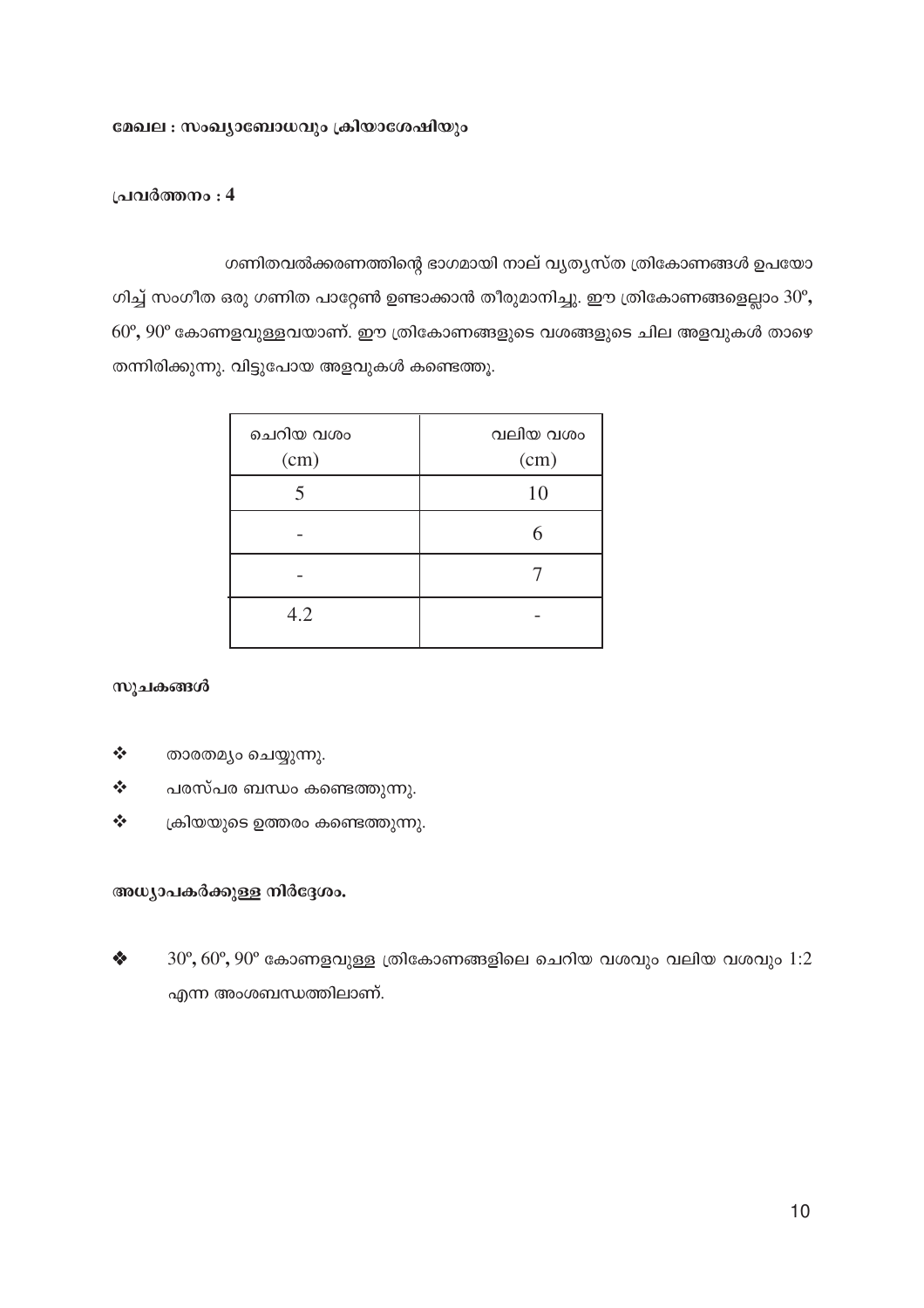#### മേഖല : സംഖ്യാബോധവും ക്രിയാശേഷിയും

#### പ്രവർത്തനം : 5

റിച്ചാർഡും ജസ്മലും കൂട്ടുകാരാണ്.  $10\%$  നിരക്കിൽ സാധാരണ പലിശ കണക്കാക്കുന്ന ബാങ്കിൽ രണ്ടു പേരും 12500 രൂപ വീതം നിക്ഷേപിച്ചു. റിച്ചാർഡ് ഒരു വർഷത്തിനുശേഷം നിക്ഷേപം പിൻവലിച്ച്, ലഭിച്ച തുക വീണ്ടും ഒരു വർഷത്തേയ്ക്കു കൂടി നിക്ഷേപിച്ചു. രണ്ടാം വർഷാവസാനം ഇരുവരും നിക്ഷേപം പിൻവലിച്ചാൽ ആർക്കാണ് കുടുതൽ പണം ലഭിക്കുക ? എത്ര കൂടുതൽ ?

#### സുചകങ്ങൾ

- $\Phi_{\mathbf{a}}^{\Phi_{\mathbf{a}}}$ താരതമ്യം ചെയ്യുന്നു.
- $\frac{1}{2}$ പരസ്പര ബന്ധം കണ്ടെത്തുന്നു.
- $\frac{1}{2}$ ക്രിയയുടെ ഉത്തരം കണ്ടെത്തുന്നു.

#### അധ്യാപകർക്കുള്ള നിർദ്ദേശം.

 $\frac{1}{2}$ രണ്ടാം വർഷാവസാനം ഓരോരുത്തർക്കും ലഭിയ്ക്കുന്ന പലിശയടക്കം മുതൽ കണ്ടെത്തി ആർക്കാണ് കൂടുതൽ ലഭിക്കുക, എത്ര കൂടുതൽ എന്ന് കണ്ടെത്താം. അല്ലെങ്കിൽ റിച്ചാർഡിന്റെ ആദ്യ വർഷത്തെ പലിശയായ  $1250$  രൂപയുടെ  $10\%$  ആയ  $125$  രൂപയാണ് കൂടുതലായി ലഭിച്ച തുക എന്നും കണ്ടെത്താം.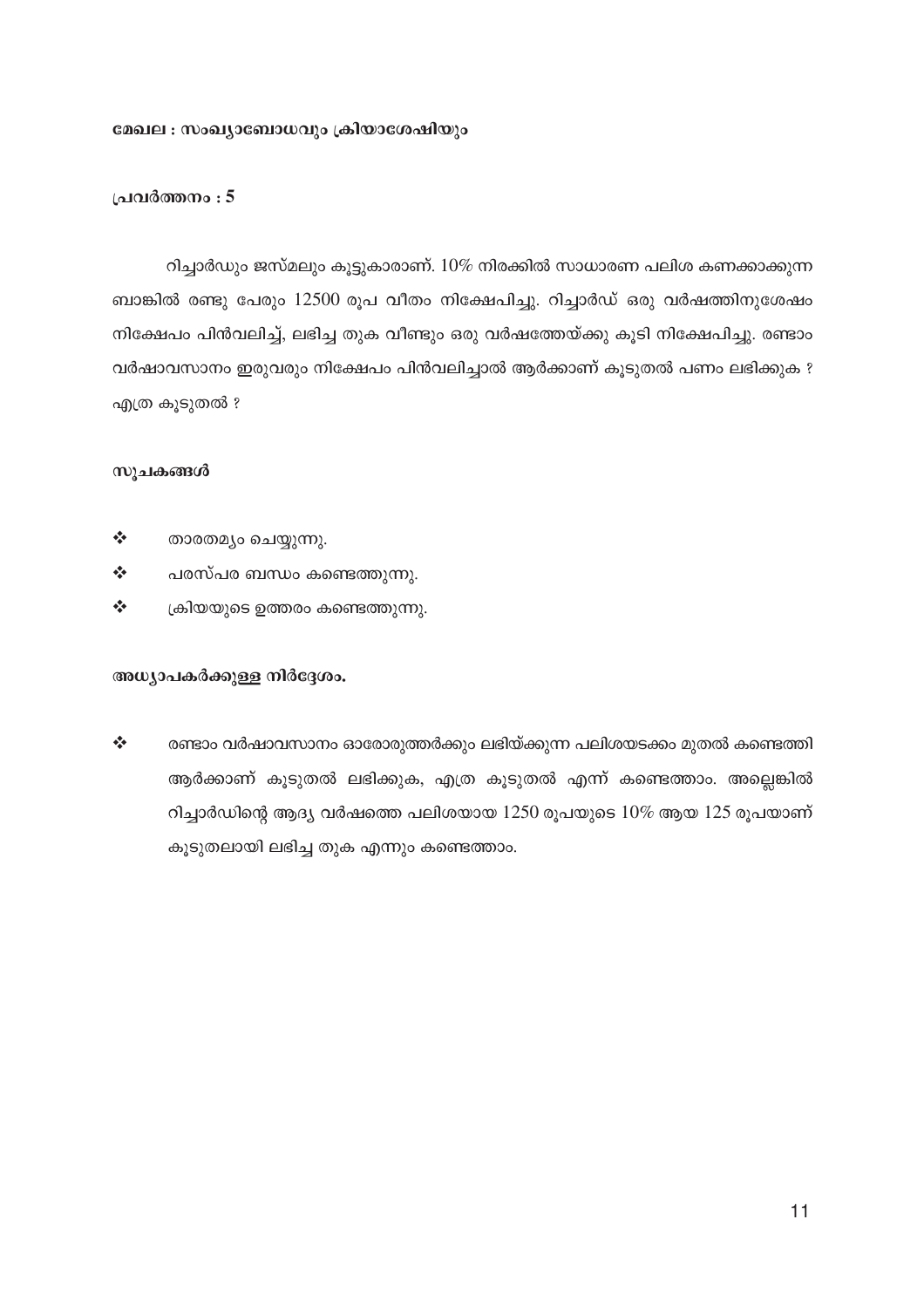#### മേഖല : യുക്തിസമർത്ഥനം

#### പ്രവർത്തനം $:1$

ഗണിത ക്ലാസ്സിൽ ജോൺ വരച്ച ജ്യാമിതീയ രൂപങ്ങൾ താഴെ കൊടുത്തിരിക്കുന്നു. ചില കോണുകൾ അളന്ന് എഴുതിയിട്ടുണ്ട്. ജോൺ കണ്ടെത്തിയ അളവുകൾ ശരിയാണോ ? എന്തു കൊണ്ട് ?



#### സൂചകങ്ങൾ

 $\frac{1}{2}$ കാര്യകാരണബന്ധങ്ങൾ കണ്ടെത്തുന്നു.

 $\frac{1}{2}$ തെളിവുകളുടെ അടിസ്ഥാനത്തിൽ ന്യായീകരിക്കുന്നു.

 $\frac{1}{2}$ സാധൂകരിക്കാനും നിരാകരിക്കാനും ആവശ്യമായ കാരണം കണ്ടെത്തുന്നു.

#### അധ്യാപകർക്കുള്ള നിർദ്ദേശം

ത്രികോണത്തിന്റെ കോണുകളുടെ അളവുകളുടെ തുക രേഖീയജോഡി, എതിർകോൺ എന്നീ ആശയങ്ങൾ ഉപയോഗിച്ച് കണ്ടെത്തണം.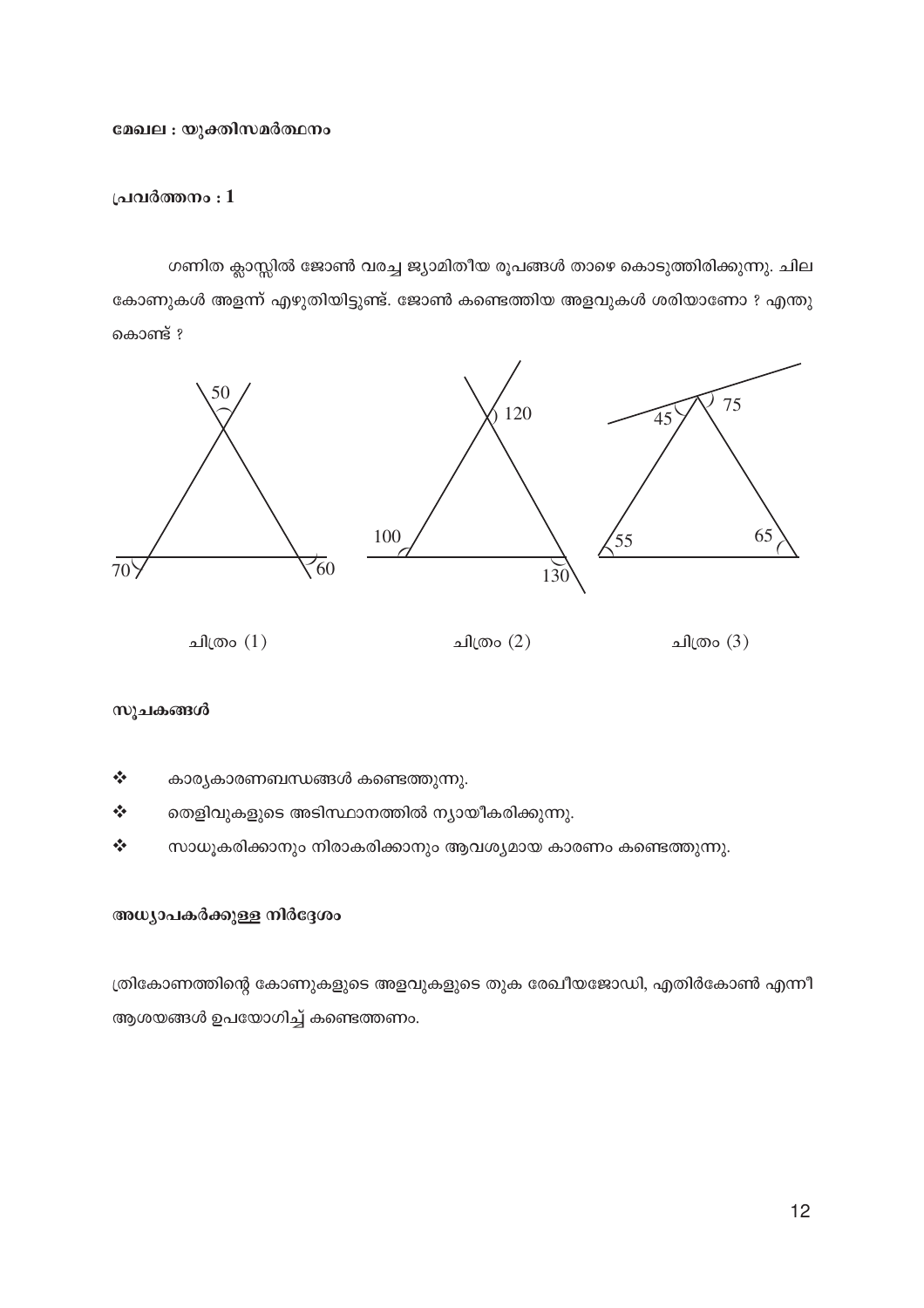#### മേഖല : യുക്തിസമർത്ഥനം

പ്രവർത്തനം : 2

സുചകങ്ങൾ

 $\frac{1}{2}$ 

 $\frac{1}{2}$ 

 $\frac{1}{2}$ 

# കൊടിമരത്തിന്റെ ഉയരം അളക്കുന്നതിനെപ്പറ്റി കുട്ടികൾ തമ്മിൽ തർക്കമായി. ഉടനെ ശ്യാം 3 മീറ്റർ ഉയരമുള്ള കമ്പിന്റെ നിഴലിന്റെ നീളം അളന്ന് 1 മീറ്ററാണെന്ന് കണ്ടെത്തി. ഇതിനു ശേഷം കൊടിമരത്തിന്റെ നിഴൽ അളന്ന് നോക്കിയ ശ്യാം കൊടിമരത്തിന്റെ ഉയരം 15 മീറ്ററാ ണെന്ന് അഭിപ്രായപ്പെട്ടു. എങ്കിൽ കൊടിമരത്തിന്റെ നിഴലിന് എത്ര നീളമുണ്ടായിരുന്നു ?

# അധ്യാപകർക്കുള്ള നിർദ്ദേശം ഒരു നിശ്ചിത സമയത്ത് കൊടിമരത്തിന്റേയും അതിന്റെ നിഴലിന്റേയും അംശ

ബന്ധം കമ്പിന്റേയും അതിന്റെ നിഴലിന്റേയും അംശബന്ധത്തിന് തുല്യമായിരിക്കും.

കാര്യകാരണബന്ധങ്ങൾ കണ്ടെത്തുന്നു.

പുതിയ സന്ദർഭത്തിൽ പ്രയോഗിക്കുന്നു.

തെളിവുകളുടെ അടിസ്ഥാനത്തിൽ ന്യായീകരിക്കുന്നു.

#### മേഖല : യുക്തിസമർത്ഥനം

#### പ്രവർത്തനം : 3



ചോദ്യ നിർമ്മാണവുമായി ബന്ധപ്പെട്ട് അബു നിർമ്മിച്ച ഒരു ചോദ്യം താഴെക്കൊടുത്തിരിക്കുന്നു.

അബു നിർമ്മിച്ച ചോദ്യം ശരിയാണോ ? എന്തുകൊണ്ട് ? ശരിയല്ലെങ്കിൽ ശരിയാക്കൂ ?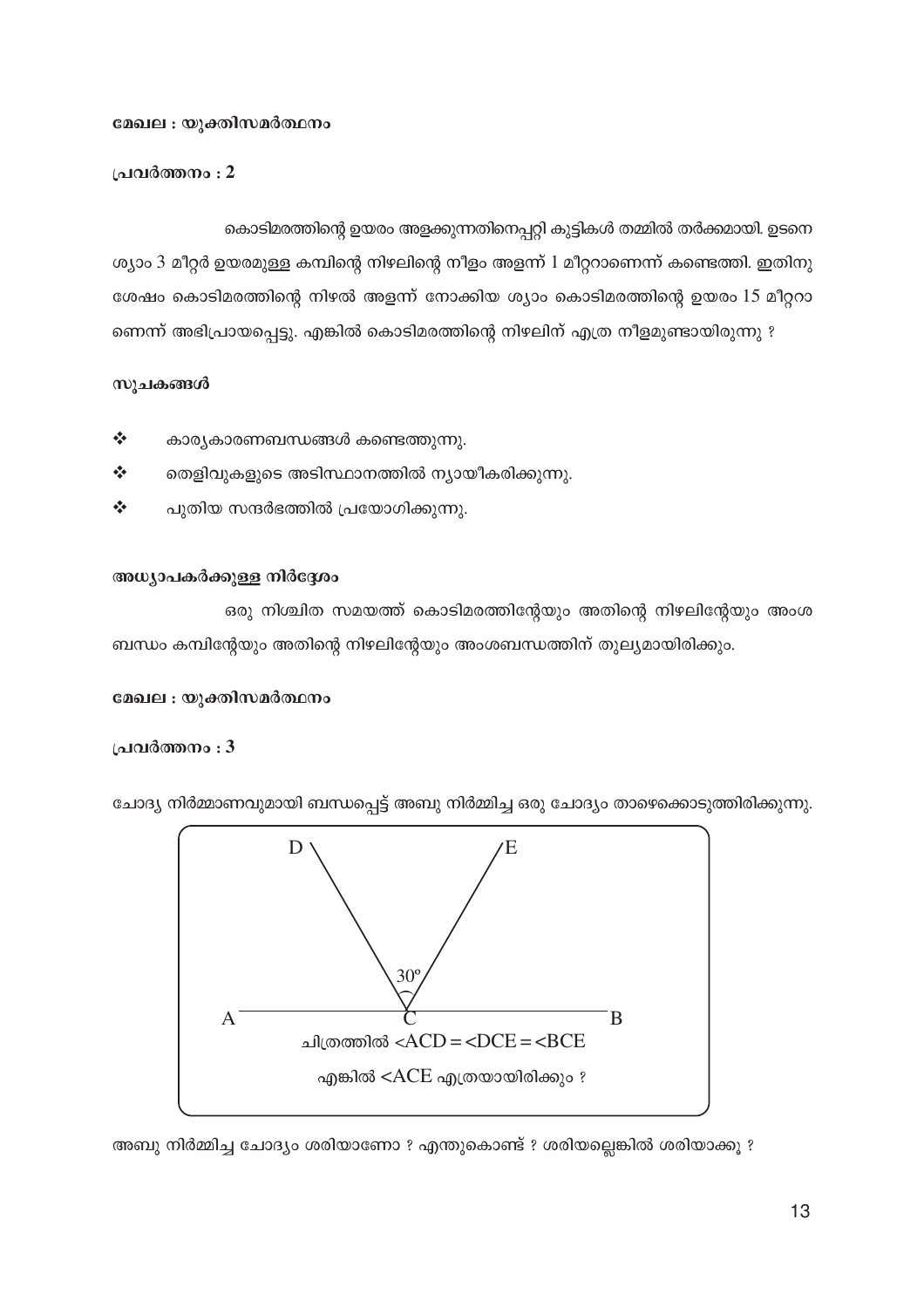- $\bm{\dot{\cdot}}$  സാധൂകരിക്കാനും നിരാകരിക്കാനും ആവശ്യമായ കാരണം കണ്ടെത്തുന്നു.
- $\boldsymbol{\dot{*}}$  ചെ തെളിവുകളുടെ അടിസ്ഥാനത്തിൽ ന്യായീകരിക്കുന്നു.
- $\mathbf{\dot{\cdot}}$  കാര്യകാരണബന്ധങ്ങൾ കണ്ടെത്തുന്നു.

മാനിച്ചു. ഏത് ബാങ്കിൽ നിക്ഷേപിക്കുന്നതാണ് ലാഭകരം ? എന്തുകൊണ്ട് ?

രണ്ട് പരസ്യങ്ങളും കണ്ട ബഷീർ  $10{,}000$  രൂപ ബാങ്കിൽ നിക്ഷേപിക്കാൻ തീരു

 $1 \text{ o}$ പ പലിശ $\begin{array}{ccc} 1 & -50 \text{ o} \text{ s} \end{array}$ പ ലിശ

സുകനു ബാങ്ക് / **kpp a** away ബാങ്ക്  $100$  രൂപയ്ക്ക് 1 മാസം  $\qquad \qquad \Big\vert\ 500$  രൂപയ്ക്ക് ഒരു വർഷം

**{]h¿Ø\w : 4**

മേഖല : യുക്തിസമർത്ഥനം

വരും.

മൂന്ന് കോണുകളും തുലൃമാണ് എന്ന് എടുക്കുകയാണെങ്കിൽ < $DCE = 60^\circ$  എന്ന് എഴുതേണ്ടി

OR

അധ്യാപകർക്കുള്ള നിർദ്ദേശം

 $\angle$ DCE = 30° എന്ന് ഉറപ്പിക്കുകയാണെങ്കിൽ  $\angle$ ACD =  $\angle$ BCE എന്ന് മാറ്റിയെഴുതണം.

- $\boldsymbol{\dot{\cdot}}$  പുതിയ സന്ദർഭത്തിൽ പ്രയോഗിക്കുന്നു.
- $\boldsymbol{\dot{\cdot}}$  സാധൂകരിക്കാനും നിരാകരിക്കാനും ആവശ്യമായ കാരണം കണ്ടെത്തുന്നു.
- $\mathbf{\hat{P}}$  കാര്യകാരണബന്ധങ്ങൾ കണ്ടെത്തുന്നു.

#### സുചകങ്ങൾ